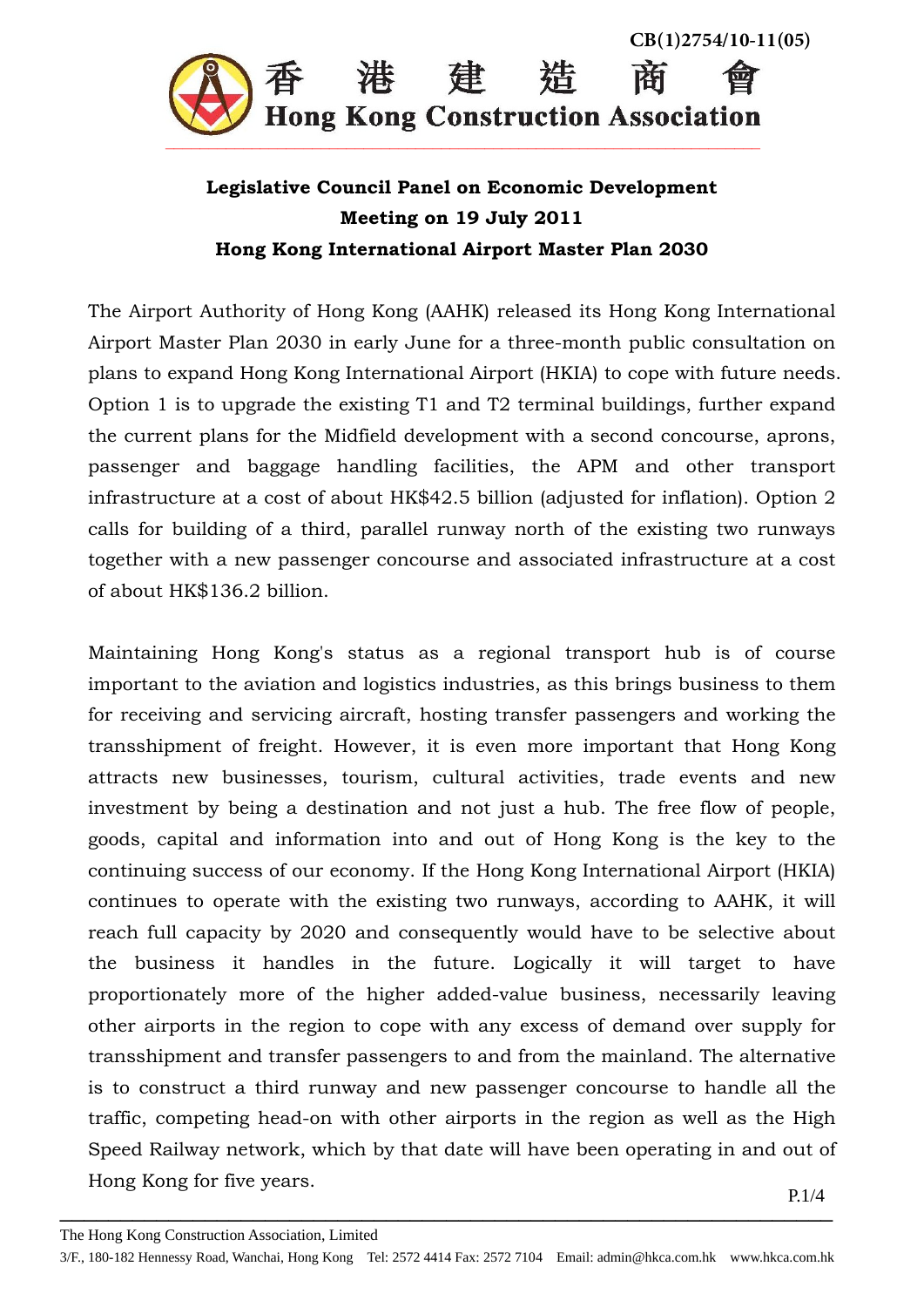

According to AAHK, it could take 20 years to complete the third runway from initial planning and design through construction to completion. Some would like to see the construction of the third runway to start by 2013 or 2014. HKCA considers that this is unrealistic, given the procedures that need to be completed and the preparatory work necessary.

The purpose of this consultation process is to set the direction for the development of HKIA. The choice is essentially between treating the airport as either a commercial venture and to "sweat the assets" to maximize the returns on investment, or as strategic infrastructure to secure Hong Kong's future role as an aviation hub as well as an international business centre, a commercial centre and a tourist destination.

The consultation document reveals the third runway (Option 2) would yield a Net Present Value of HK\$912 billion over the next 50 years to 2061 on an investment of HK\$136.2 billion. Option 1 would require an investment of HK\$42.5 billion and would yield a Net Present Value HK\$432 billion over the same period. The true measure of the economic performance of any capital investment when funding is limited is the ratio of Net Present Value to Cost (NPV/C); the higher the ratio, the better the return on investment. Using the AAHK figures, NPV/C for the third runway option is 6.7, whereas the Option 1 is 10.2. In addition, the HKIA Master Plan 2030 does not reveal if or when additional investment is required at the airport to cater for the projected growth in air traffic from 2030 to 2061, which is the time period assumed for the NPV calculation. There is speculation that to handle the volume of air traffic beyond 2030 will require a fourth runway, which is not included in the cost projections. This would certainly make the NPV/C for the third runway lower again. Therefore, on a pure business case, investment in the third runway is not the better of the two options being offered by AAHK.

On the other hand, we have looked at the airport development as an investment in the future of Hong Kong. Public infrastructure cannot always be justified easily by cost-benefit analysis alone. Some infrastructure has to be provided just to make Hong Kong work, and without it the city simply could not survive let alone

 $_{P.2/4}$ P.2/4

The Hong Kong Construction Association, Limited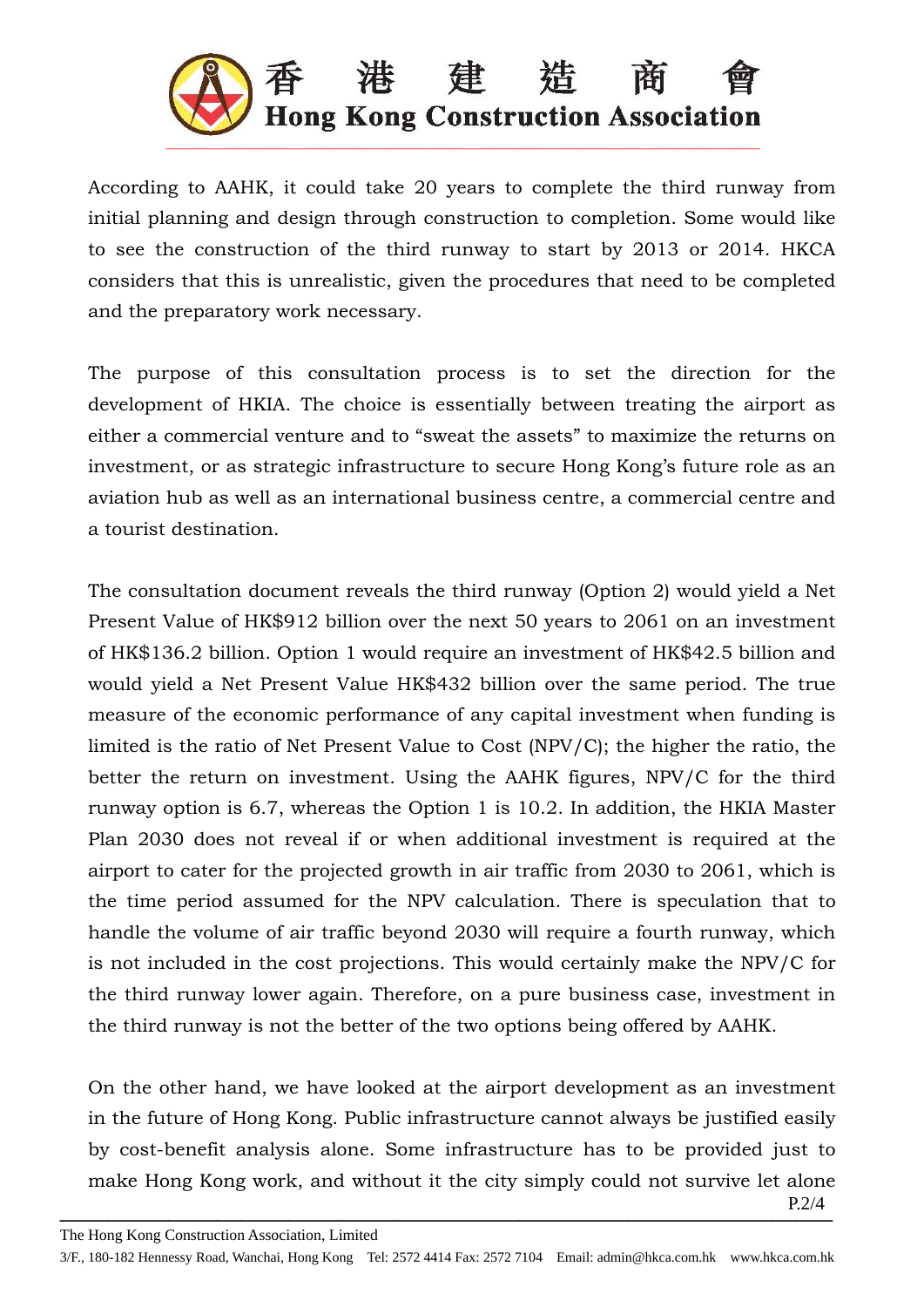

flourish. Good examples are investment in water supply, drainage and sewage treatment, waste disposal, schools, hospitals. Such investment must be made according to the predicted demand for that additional infrastructure to minimize the risk of either spending more than is necessary, or doing too little to meet these basic needs. That requires a thorough and wide-ranging assessment of both future supply and future demand.

HKCA believes that Hong Kong will need to have a third runway to secure its future as a destination, as a centre for business, commerce, tourism and culture. We also understand that there is bound to be uncertainty about the demand for air transport in the future for Hong Kong. For this reason, HKCA would like AAHK to undertake investigations specifically into whether or not the objective of sustaining HKIA as an aviation hub (transfer passengers and transshipment of cargo) generates sufficient added value to justify the cost of the third runway, or whether the third runway can have a more robust NPV if Hong Kong is a "destination" first and the "hub" activities are allowed to decline after 2030 as capacity is consumed by ever-increasing "destination" traffic. We would also like AAHK to calculate the sensitivity of the NPV calculations to discount rate, as the selection of 4% is much lower than the discount rate that private sector enterprises would use to determine investment decisions and priorities. We would like AAHK reveal further details on the assumptions made in the growth rate from 2030 to 2061 upon which the NPV is based, and any further investment needed to cope with that increased demand beyond 2030. We would like details about assumptions on future passenger aircraft capacities, with the ever-increasing capacities of new-generation aircraft such as the enlarged Boeing 747-8 and the Airbus 380. We would like AAHK to elaborate on its claim made on page 68 of the Master Plan 2030 saying that "relying on other airports to meet HKIA's demand would ……. adversely affect Hong Long's overall competitiveness as a world city". We would like to see the Master Plan for the airport set within the broader context of existing and proposed infrastructure and attractions, including but not limited to the Hong Kong-Zuhai-Macau Bridge, the Tuen Mun Link, Hong Kong to Shenzen Airports Link, HK Disney, AsiaWorld-Expo, the Cable Car 360 and West Kowloon Cultural District.  $P.3/4$ 

The Hong Kong Construction Association, Limited